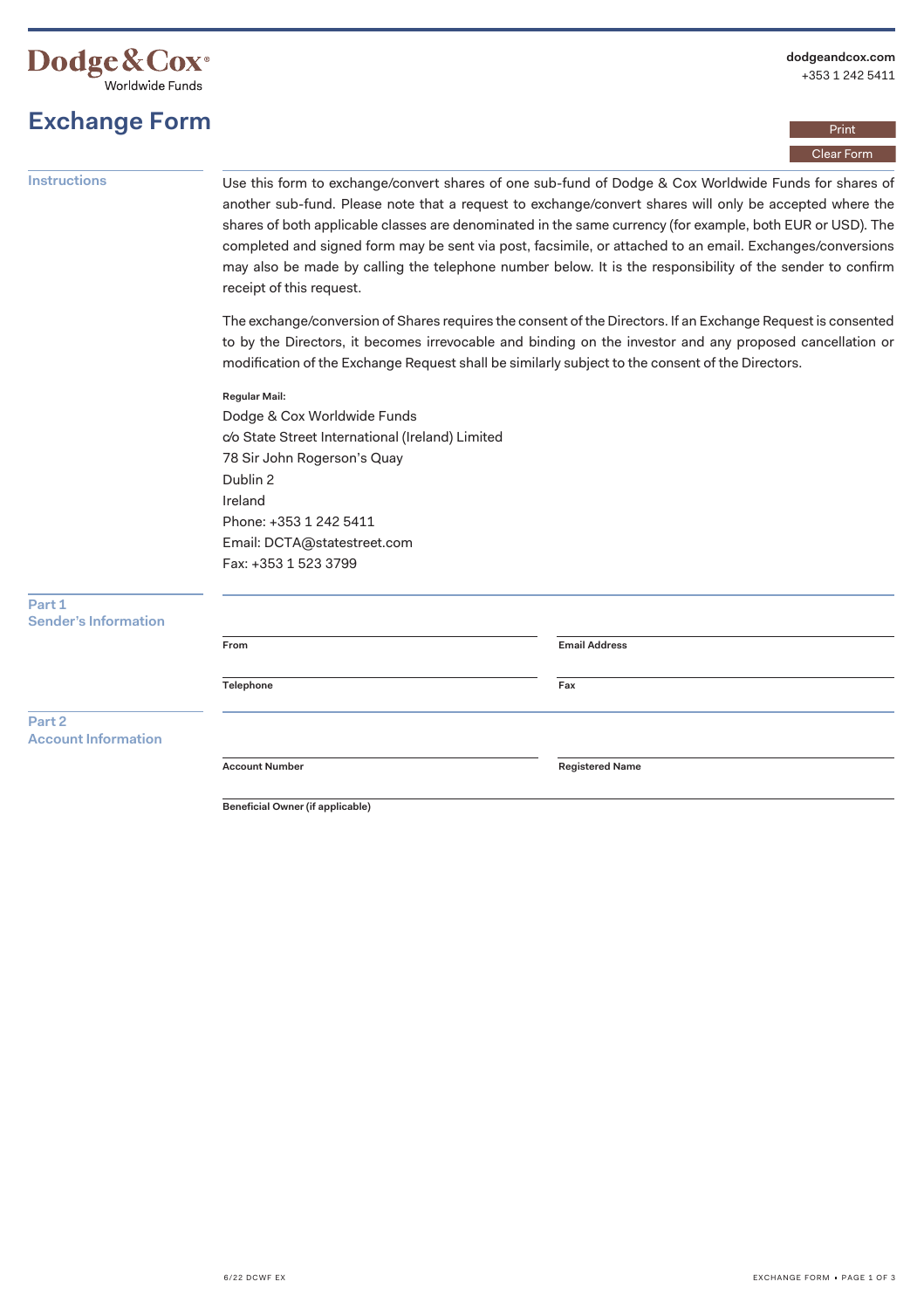## **Exchange Form**

**Part 3 Exchange Details** 

Dodge&Cox<sup>®</sup><br>Worldwide Funds

By indicating an amount below, the account owner acknowledges an exchange/conversion order will be entered at the time this Exchange Request is received in good order or for the trade date listed below, whichever is later. As the exchange/conversion of Shares requires the consent of the Directors, the need for such consent may result in Shares being converted on a Dealing Day subsequent to the Dealing Day on which the Shareholder initially wished to have the Shares converted.

|                                        |                                                    |                                                                                                                                                                                                                                                                                                                                                                                                            |                  | Trade Date:                             |                                                   |
|----------------------------------------|----------------------------------------------------|------------------------------------------------------------------------------------------------------------------------------------------------------------------------------------------------------------------------------------------------------------------------------------------------------------------------------------------------------------------------------------------------------------|------------------|-----------------------------------------|---------------------------------------------------|
|                                        |                                                    |                                                                                                                                                                                                                                                                                                                                                                                                            |                  |                                         | (dd/mm/yyyy)                                      |
|                                        | From                                               |                                                                                                                                                                                                                                                                                                                                                                                                            |                  |                                         |                                                   |
|                                        | <b>Fund Name</b>                                   |                                                                                                                                                                                                                                                                                                                                                                                                            | <b>ISIN</b>      |                                         |                                                   |
|                                        | Currency                                           |                                                                                                                                                                                                                                                                                                                                                                                                            | Class            |                                         |                                                   |
|                                        | Please check one                                   |                                                                                                                                                                                                                                                                                                                                                                                                            |                  |                                         |                                                   |
|                                        | $\Box$ Amount                                      |                                                                                                                                                                                                                                                                                                                                                                                                            | OR $\Box$ Shares |                                         |                                                   |
|                                        | To                                                 |                                                                                                                                                                                                                                                                                                                                                                                                            |                  |                                         |                                                   |
|                                        |                                                    |                                                                                                                                                                                                                                                                                                                                                                                                            |                  |                                         |                                                   |
|                                        | <b>Fund Name</b>                                   |                                                                                                                                                                                                                                                                                                                                                                                                            | <b>ISIN</b>      |                                         |                                                   |
|                                        | Currency (must be the same as above)               |                                                                                                                                                                                                                                                                                                                                                                                                            | Class            |                                         |                                                   |
|                                        | NOTE:<br>- Please quote currency as EUR, USD, etc. | ■ Please separate thousands using a comma (example: two million USD = USD 2,000,000.00)<br>Please separate decimals from whole numbers using a decimal point (example: units 48.567)<br>" Cash to 2 decimal places only and units to 3 decimal places maximum (example: USD 2,000,000.00 or units 48.567)                                                                                                  |                  |                                         |                                                   |
| Part 4<br><b>Distribution Election</b> |                                                    | If you wish to change the distribution election of your account, please select one of the options below. Please<br>note that your distribution election applies to all investments in distributing share classes within your account.<br>Accumulating share classes do not make distributions. If no election is made, the distribution option currently<br>on file for your account will remain in place. |                  |                                         |                                                   |
|                                        | <b>OR</b>                                          | □ Pay distributions by wire transfer to bank account provided<br>$\Box$ Invest distributions in additional Fund shares                                                                                                                                                                                                                                                                                     |                  |                                         |                                                   |
| Part 5<br><b>Fund Information</b>      | authorised currency) as follows:                   | Please note minimum initial and additional investment amounts in each currency (or equivalent in other                                                                                                                                                                                                                                                                                                     |                  |                                         |                                                   |
|                                        | <b>Fund Name</b>                                   | <b>Fund Class</b>                                                                                                                                                                                                                                                                                                                                                                                          | <b>ISIN</b>      | <b>Minimum</b><br>Initial<br>Investment | <b>Minimum</b><br><b>Additional</b><br>Investment |
|                                        | <b>Global Stock</b>                                | <b>USD Accumulating Class</b>                                                                                                                                                                                                                                                                                                                                                                              | IE00B54PRV58     | <b>USD 50,000</b>                       | <b>USD 5,000</b>                                  |
|                                        | <b>Fund</b>                                        | <b>USD Distributing Class</b>                                                                                                                                                                                                                                                                                                                                                                              | IE00BK8V1670     | USD 50,000                              | <b>USD 5,000</b>                                  |
|                                        |                                                    | <b>GBP Accumulating Class</b>                                                                                                                                                                                                                                                                                                                                                                              | IE00B54J6879     | GBP 50,000                              | GBP 5,000                                         |
|                                        |                                                    | <b>GBP Distributing Class</b>                                                                                                                                                                                                                                                                                                                                                                              | IE00B54PSJ04     | GBP 50,000                              | GBP 5,000                                         |
|                                        |                                                    | GBP Distributing Class (H)                                                                                                                                                                                                                                                                                                                                                                                 | IE00BYVQ3H23     | GBP 50,000                              | GBP 5,000                                         |
|                                        |                                                    | <b>EUR Accumulating Class</b>                                                                                                                                                                                                                                                                                                                                                                              | IE00B55JMJ98     | EUR 50,000                              | EUR 5,000                                         |
|                                        |                                                    | <b>CAD Accumulating Class</b>                                                                                                                                                                                                                                                                                                                                                                              | IE00B4K6MX26     | CAD 50,000                              | CAD 5,000                                         |
|                                        | <b>U.S. Stock</b>                                  | <b>USD Accumulating Class</b>                                                                                                                                                                                                                                                                                                                                                                              | IE00B520HN47     | <b>USD 50,000</b>                       | <b>USD 5,000</b>                                  |
|                                        | <b>Fund</b>                                        | <b>USD Distributing Class</b>                                                                                                                                                                                                                                                                                                                                                                              | IE00BKT5YP86     | USD 50,000                              | <b>USD 5,000</b>                                  |
|                                        |                                                    | <b>GBP Accumulating Class</b>                                                                                                                                                                                                                                                                                                                                                                              | IE00B50M4X14     | GBP 50,000                              | GBP 5,000                                         |
|                                        |                                                    | <b>GBP Distributing Class</b>                                                                                                                                                                                                                                                                                                                                                                              | IE00B51BJD26     | GBP 50,000                              | GBP 5,000                                         |
|                                        |                                                    | GBP Distributing Class (H)                                                                                                                                                                                                                                                                                                                                                                                 | IE00BYVQ3J47     | GBP 50,000                              | GBP 5,000                                         |
|                                        |                                                    | <b>EUR Accumulating Class</b>                                                                                                                                                                                                                                                                                                                                                                              | IE00B50MWL50     | EUR 50,000                              | EUR 5,000                                         |
|                                        |                                                    |                                                                                                                                                                                                                                                                                                                                                                                                            |                  |                                         |                                                   |
|                                        | <b>Emerging Markets</b>                            | <b>USD Accumulating Class</b>                                                                                                                                                                                                                                                                                                                                                                              | IE00BN6JJ043     | USD 50,000                              | <b>USD 5,000</b>                                  |
|                                        | <b>Stock Fund</b>                                  | <b>GBP Accumulating Class</b>                                                                                                                                                                                                                                                                                                                                                                              | IE00BN6JJ159     | GBP 50,000                              | GBP 5,000                                         |
|                                        |                                                    | <b>GBP Distributing Class</b>                                                                                                                                                                                                                                                                                                                                                                              | IE00BN6JJ266     | GBP 50,000                              | GBP 5,000                                         |
|                                        |                                                    | <b>EUR Accumulating Class</b>                                                                                                                                                                                                                                                                                                                                                                              | IE00BN6JJ373     | EUR 50,000                              | EUR 5,000                                         |